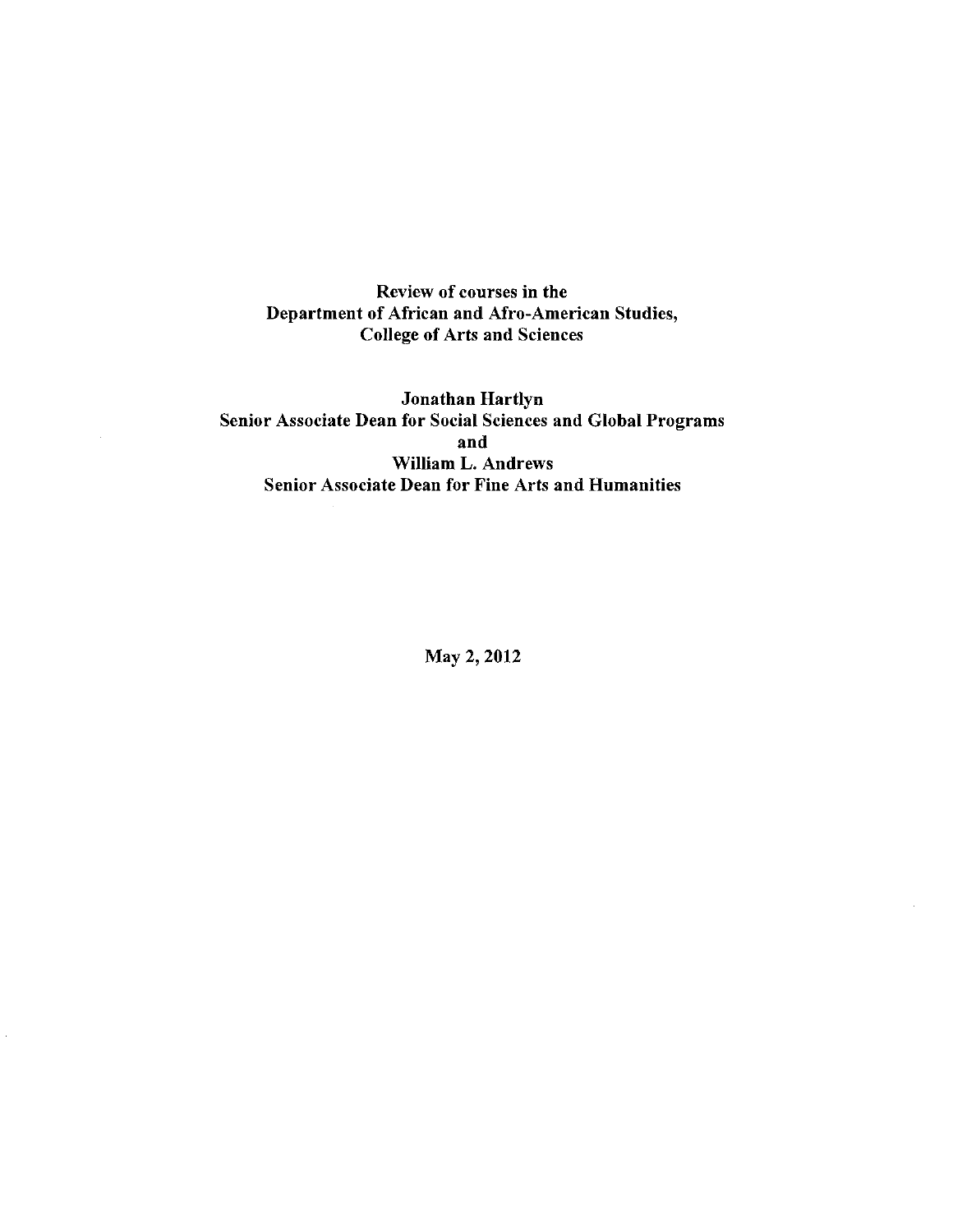#### **Background and Context**

The University and the National Collegiate Athletic Association (NCAA) began an investigation in June 2010 with regard to information that indicated several football studentathletes had received impermissible extra benefits. In that investigation, the University discovered and self-reported to the NCAA academic issues relating to a former student-tutor and academic mentor.

In November, 2010, the NCAA ruled a student-athlete permanently ineligible to play football. On July I, 2011, the student-athlete filed a lawsuit against the University and NCAA seeking reinstatement to the team. Attached to the complaint was a paper with a cover sheet indicating that the paper had been submitted for a Swahili 403 class: Professor Julius Nyang'oro's name was on the paper as the instructor. A week later, the media widely reported multiple examples of apparent plagiarism in the now publicly available paper.

In August, 2011, the University received a media request for information regarding student-athletes and courses in the Department of African and Afro-American Studies, particularly including the course AFAM 428 taught by Professor Nyang' oro, Chair of the Department of African and Afro-American Studies, in Summer Session II, 2007. As reported in a subsequent news article, a reporter had received, from an unnamed source, what was said to be a partial transcript for a former football student athlete who first enrolled at UNC-Chapel Hill that term. The document published in the newspaper indicated that the student-athlete had taken AFAM 428 in Summer Session II, 2007, and received a B+. It also showed that he subsequently enrolled in English 100, Basic Writing, in the Fall 2007 semester.

Senior Associate Dean Jonathan Hartlyn questioned Professor Nyang'oro about these issues. Professor Nyang'oro stated that he did not teach the Swahili 403 course. He conjectured that a former department manager may have played a role in making that course and possibly others available.

The University notified the NCAA because new issues had been identified that involved student-athletes. An internal working group composed of Jack Evans, former faculty athletics representative, Jonathan Hartlyn, and Leslie Strohm, University Counsel, was formed. It proceeded to review relevant documents, including records of student course work. It focused, in particular, on student-athletes who had taken multiple courses within the Department. The group also interviewed a sample of students and Department faculty. No instance was found of a student receiving a grade who had not submitted written work. No evidence indicated that student-athletes received more favorable treatment than students who were not athletes. In addition, no information was found to indicate that the Department personnel involved in these courses received a tangible benefit of any kind, beyond their standard University compensation. However, serious course anomalies were identified.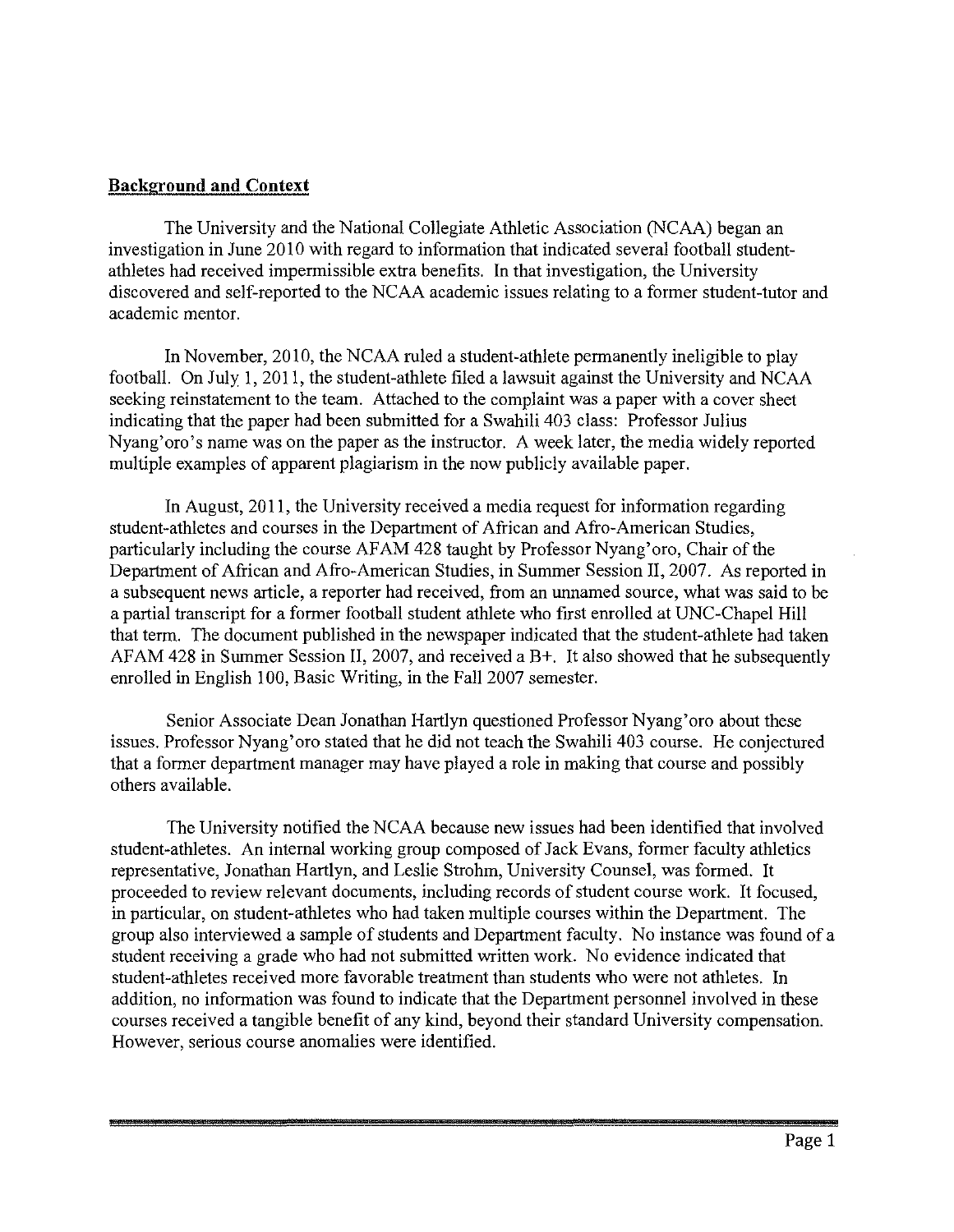The Dean of the College of Arts and Sciences, Karen Gil, immediately launched a thorough inquiry and requested that it cover the four-year period commencing summer 2007 and running through summer 2011. Dean Gil charged Hartlyn and Senior Associate Dean William L. Andrews to conduct a comprehensive review of all courses taught in the Department of African and Afro-American Studies during this timeframe. This report, and its findings and recommendations, conclude the review.

Dean Gil also accepted Professor Nyang'oro's resignation as department chair on August 30, 201].

At the same time as the department review began, Dean Gil also charged Bobbi Owen, the Senior Associate Dean for Undergraduate Education, and the Administrative Boards of the College to review College-wide policies and practices on independent studies and directed readings courses. Specifically, she asked the committee to make recommendations regarding (1) expectations concerning student assignments and contact hours with professors or teaching assistants in independent study courses, (2) conditions and approval processes for a course approved as a lecture or seminar course to be delivered in an alternative format, and (3) the process by which a course taken as independent study or directed reading is submitted to the Administrative Boards for review for approval as a permanent course with its own assigned number.

#### **The Department of African and Afro-American Studies**

The Department of African and Afro-American Studies in the College of Arts and Sciences emerged in 1997 from the Curriculum in African and Afro-American Studies. The Curriculum was formed in 1979-80 by merging the Curriculum in African Studies, established in 1969, and the Curriculum in Afro-American Studies, established in 1972. Julius Nyang'oro joined the faculty in 1988, chaired the Curriculum beginning in 1992, was appointed Department Chair in 1997, and was reappointed in 2002 and again in 2007, and served until his resignation in 2011. Evelyne Huber, Department Chair of Political Science, was immediately appointed as Interim Chair of the Department of African and Afro-American Studies. On January I, 2012, Eunice Sahle, a faculty member in the department since 2001 with a joint appointment in the Curriculum in Global Studies, was appointed as Department Chair for a five-year term.

The department currently has 15 tenured and tenure-track professors, including 4 professors, 8 associate professors, and 3 assistant professors. In addition, it has I senior lecturer and 5 lecturers, one of whom holds the title of adjunct assistant professor. During the period of this review the department had two staff members: Agatha Buell, the department manager, who joined the staff in the summer 2010 and S. Travis Gore, student services specialist, who joined the department in August, 2001. The former department manager, Deborah Crowder, held various positions in the department for 30 years, from her appointment as department secretary in 1979 until her retirement as department administrative support associate in September 2009. Adam Kent served as interim department manager between Ms. Crowder's retirement and Ms. Buell's arrival.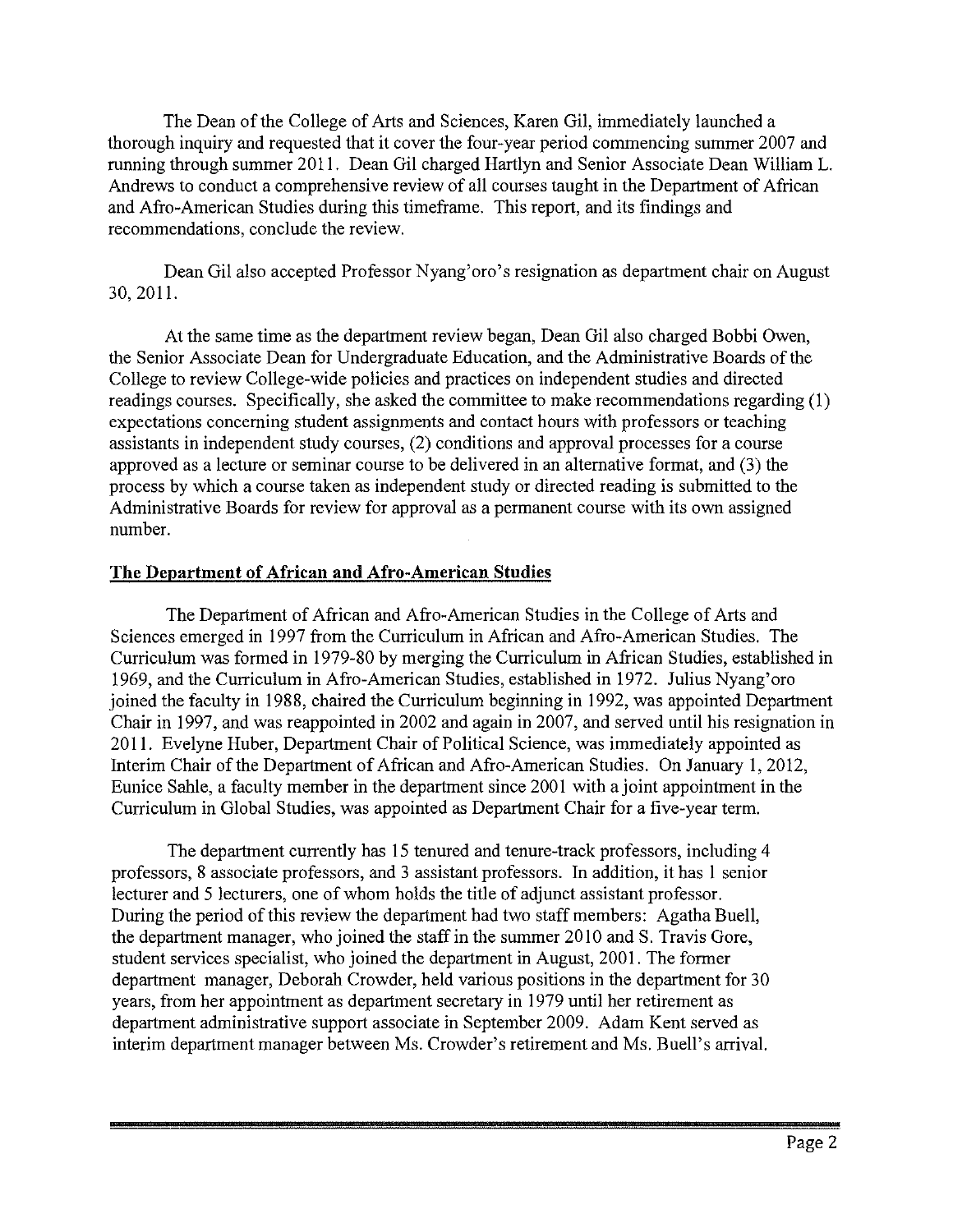The department is an integral and important part of the College of Arts and Sciences. Its talented and dedicated faculty make many contributions to the University's research, teaching, and service missions. The department has over 95 declared majors and enrolls thousands of students each year in its curricula in the study of Africa, the African diaspora and the African-American experience, and in its language programs.

# **Review Process**

On September 2, 2011, Hartlyn and Andrews (the "review committee") commenced their comprehensive review of all courses in the Department of African and Afro-American Studies from Summer Session I, 2007 through Summer Session **II,** 2011. Dean Gil's charge was to:

- determine those courses in which anomalies or irregularities existed, if any;
- identify possible patterns and explanations;
- recommend follow-up actions and measures as appropriate; and
- provide initial recommendations regarding policies and procedures to prevent any identified anomalies or irregularities from occurring in the future.

Hartlyn and Andrews obtained from the Office of the Registrar all grade rolls and change of grade forms (COGs) for courses listed in the Department from summer 2007 through summer 2011, and sorted them by instructor and term. The review included courses taught in African-American Studies (AFAM), African Studies (AFRI), Swahili (SW AH), Lingala (LING) and Wolof (WOLO).<sup>1</sup> It also included continuing education course sections in these subjects offered by the department's main teaching faculty through the Friday Center for Continuing Education.

Hartlyn and Andrews, or in a few cases Hartlyn alone, interviewed all 15 tenured and tenure-track department faculty, as well as an adjunct faculty member who has taught frequently in the department, the department's senior lecturer, and its 5 lecturers. Current department staff were also asked to provide information. Several people were interviewed more than once to clarify questions that emerged during or following their initial interviews.

# **Findings**

The review committee made the following findings regarding courses offered in the Department of African and Afro-American Studies from Summer Session I, 2007 through Summer Session II, 2011.

*Finding 1*: Office of the Registrar records indicate that a total of 616 courses were offered by the Department from summer 2007 through summer 2011, with a total of 14,234 registered students (as of census date).

From summer 2007 through summer 2009, 9 of these 616 courses (8 during summer sessions) with a collective total of 59 registered students were found to be *aberrant:* there is

<sup>&</sup>lt;sup>1</sup> The department started offering Chichewa (CHWA) courses only recently, and enrollments remain low.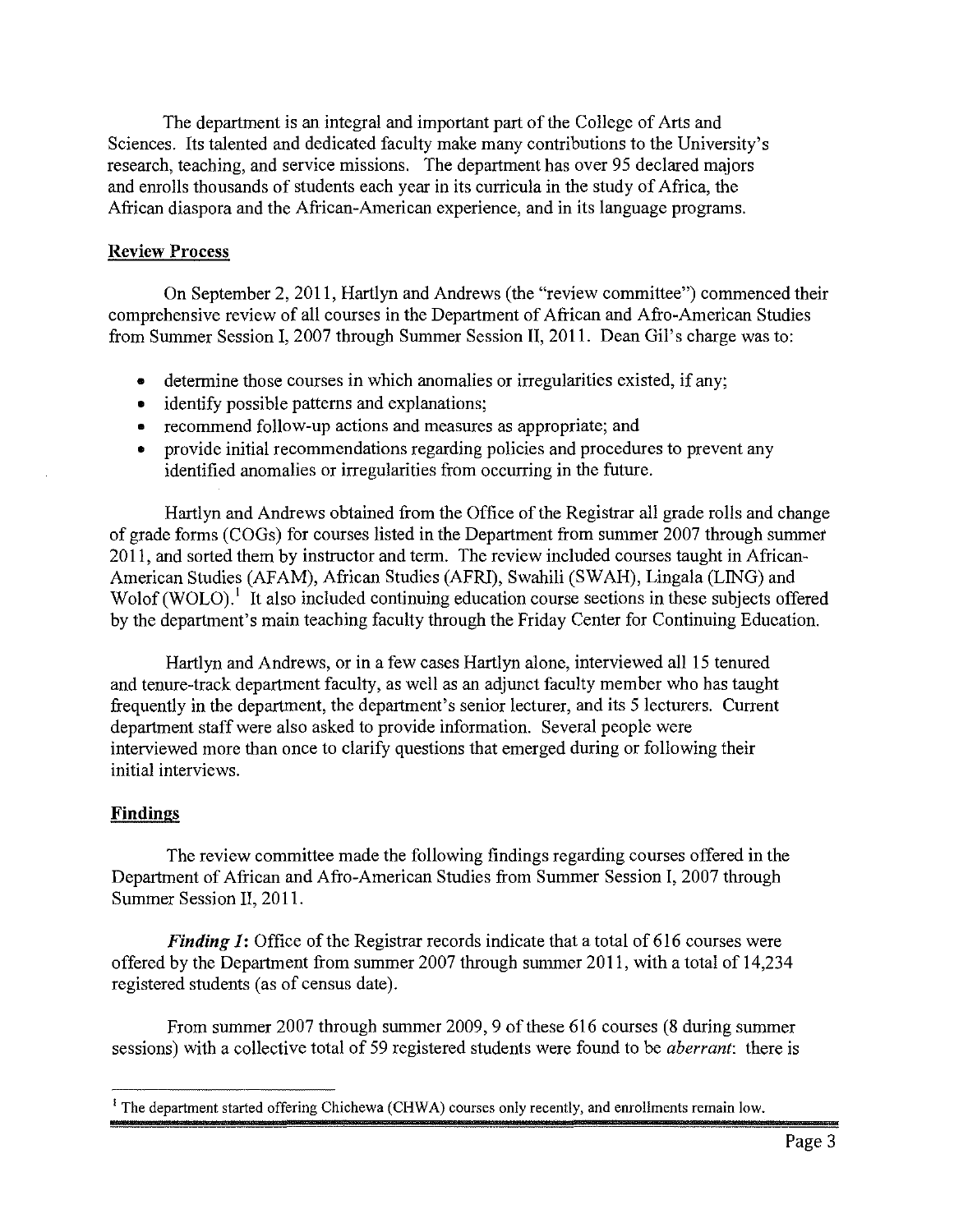evidence that students completed written work in these courses, submitted it to the department and received grades, but no evidence that the faculty member listed as instructor of record or any other faculty member actually supervised the course and graded the work, although grade rolls were signed and submitted. The Swahili 403 course referenced above under "Background and Context" was one of these 9 courses.

In this same period from summer 2007 through summer 2009, an additional 43 courses (29 during summer sessions) with a collective total of 599 registered students were *either*  aberrant, as defined above, *or* were *taught irregularly,* by which we mean: the instructor provided an assignment and evidently graded the resultant paper, but engaged in limited or no classroom or other instructional contact with students. Professor Nyang'oro was listed as the instructor of record or his name was listed on the grade rolls for each of these 43 courses.

The review committee found no *aberrant* courses offered after Summer Session **II,** 2009. Two courses (I during a summer session) with a collective total of 28 registered students may have been *taught irregularly* (as defined above) after Summer Session II, 2009. Professor Nyang'oro was listed as instructor of record for both courses.

As noted above, the internal working group had found that students emolled in the aberrant and irregularly taught courses completed written work, such as abstracts and research papers, and submitted this work for a course grade. The work in these cases was typically submitted to departmental administrative staff, either in person or via email. Students who submitted this work received final course grades. No instance was found of a student receiving a grade who had not submitted written work. However, because of limited records and the passage of time, it was not possible to review the work of *all* students in *every* course.

Given the limits of available evidence, we were unable to identify who evaluated the written work and submitted the assigned grades in the aberrant courses or in some instances in the irregular courses.

*Finding* 2: From Summer Session I, 2007 through Summer Session II, 2009, grade rolls for 9 courses with 59 registered students, noted in Finding I, were submitted to the Office of the Registrar with faculty signatures that appear to be forged. The faculty members whose names appear on those grade rolls stated that they did not teach the courses in question and that the signatures on the submitted documents are not in their handwriting. **In** addition, several faculty members also identified unauthorized change of grade forms submitted in courses for which the faculty member was listed correctly as instructor of record. No grade rolls with unauthorized faculty signatures were identified for courses taught after Summer Session **II,** 2009. Except for one disputed case, no unauthorized change of grade forms were identified by department faculty for courses taught after Summer Session II, 2009.

*Finding* 3: Lax Departmental administrative oversight and practices enabled irregularities in several areas, frustrating the review committee's efforts to reconstruct exactly what transpired.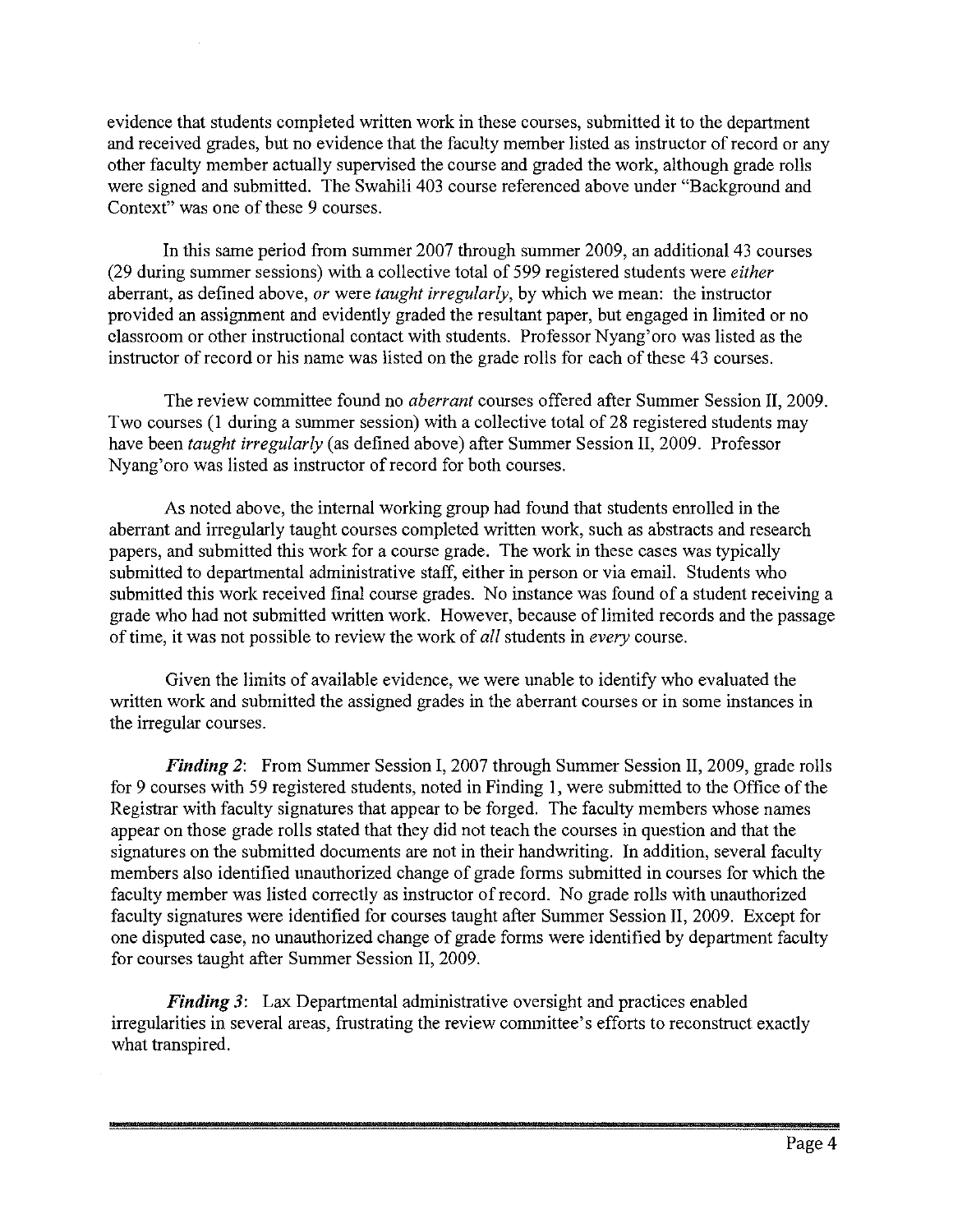- a. *Independent Study Courses.* It was the department's practice to list under a single instructor of record on an official grade roll multiple independent study students who were presumably taught by different instructors of supervision. This practice made it difficult for the review committee to determine precisely which faculty member supervised each independent study student in question. In a number of cases, it was impossible to match definitively a particular student with a faculty member who remembered supervising that student's work, even if the faculty member remembered working with other students listed on the official course grade roll. The department also had no policies limiting the number of independent study students a faculty member could work with in any given semester or defining how much faculty-student interaction was expected in courses taught in an independent study format.
- b. *Temporary Grades.* UNC-Chapel Hill instructors are permitted to assign temporary grades at the end of a semester when a student has made regular progress in a course, but, for reasons acceptable to the instructor, has not fully completed the required coursework by the end of the semester. In such cases, the student is expected to complete and provide the course work to the instructor in a timely manner consistent with university policy. Through the summer 2009, grade rolls for independent study and other courses listing Julius Nyang'oro as the official instructor of record and grade rolls with his signature (authorized or not) had a strikingly high percentage of temporary grades (26%), which were subsequently converted to permanent grades via change of grade forms. We were unable to confirm in every instance who converted the grades or signed the change of grade forms. In addition, in several cases pertaining to independent study grade rolls for which other faculty members were listed as instructors of record, it is unclear who authorized the conversion of temporary grades to permanent grades, as the instructors of supervision, when they could be identified, could not consistently attest to their having authorized the assignment of the permanent grades.
- c. *Unauthorized Grade Changes.* In reviewing official grade rolls for courses they had taught or for which they were listed as official instructor of record, several faculty members disputed grade changes made on grade rolls submitted by the Department office for transmittal to the Office of the Registrar. These faculty members stated that they had not authorized such grade changes, nor were they aware of who provided such authorization. No unauthorized grade changes on official grade rolls were identified after Summer Session II, 2009.

*Finding 4*: Insufficient mechanisms of accountability within the department, the large number of students involved, poor record keeping, the passage of time, and the absence of clear policies, such as a policy spelling out the responsibilities of faculty members supervising independent study courses, stymied the review committee's efforts to identify those responsible for unauthorized submission of grade rolls and unauthorized changes to grade forms.

*Finding 5***:** Testimony from various faculty members suggested that, given lax departmental administrative practices, a department administrator would have the means and opportunity to create irregular courses; to encourage and facilitate student enrollment in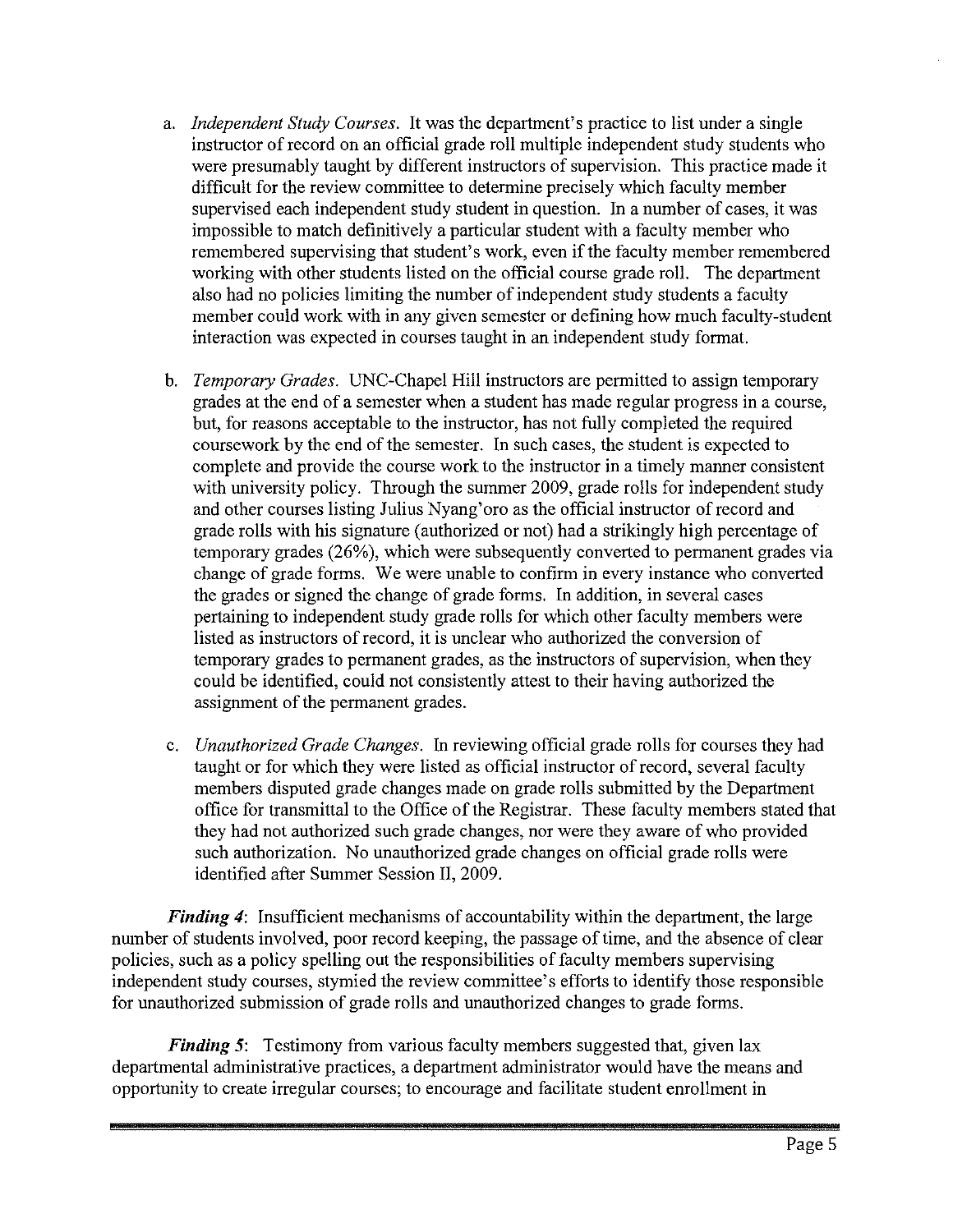independent study or directed reading courses; and, prior to the Fall 2010 implementation of a new computerized student records system, to submit official paper grade rolls to the Office of the Registrar. All key paperwork related to department course registrations and grade rolls flowed directly through the department administrator's hands to the Office of the Registrar.

Deborah (Debbie) Crowder, the long-term administrator for the department, retired in September, 2009. No aberrant courses or unauthorized grade roll changes were found for any courses taught after Summer II, 2009.

Ms. Crowder declined requests for interviews, and her retirement limits the University's ability to compel her cooperation. Without her testimony or additional evidence, Ms. Crowder's role in the irregularities identified here cannot be determined definitively.

*Finding 6:* As Department Chair and Ms. Crowder's supervisor, Professor Nyang'oro gave Ms. Crowder extensive authority and responsibilities. The existence and persistence of the irregularities point, at a minimum, to his inadequate supervision of Ms. Crowder and his failure to provide appropriate oversight or follow-up of departmental practices.

*Finding* 7: No evidence emerged during the review that directly implicates any faculty or staff other than potentially Professor Nyang'oro or Ms. Crowder in the creation of aberrant or irregularly taught courses, or in recording or changing student grades in these courses.

# **Personnel Matters and Recommendations**

Both members of the review committee have been professors at the University for over 15 years and have served as department chairs in the College of Arts and Sciences. We are deeply disturbed by what we have learned in the course of our review. Our review has exposed numerous violations of professional trust, affecting the relationship of faculty and students and the relationships among faculty colleagues in this department. These violations have undermined the educational experience of a number of students, have the potential to generate unfounded doubt and mistrust toward the department and its faculty, and could harm the academic reputation of the University.

# **1.** *Personnel Matters*

*a. Julius Nyang 'oro.* While no evidence was uncovered that indicated Professor Nyang'oro promoted the offering of *aberrant* courses during the period ending with Summer Session II, 2009, he bears responsibility as Department Chair for the grave mistakes made during his watch. As noted above, Professor Nyang' oro resigned his position as Department Chair in August, 2011, and a new Department Chair has now assumed office. Professor Nyang'oro is retiring from the University effective July I, 2012.

*b. Deborah Crowder.* As noted above, we were unable to determine definitively the role of Ms. Crowder in the issues identified in this report. The aberrant courses identified here and several other identified irregularities were possible largely as a result of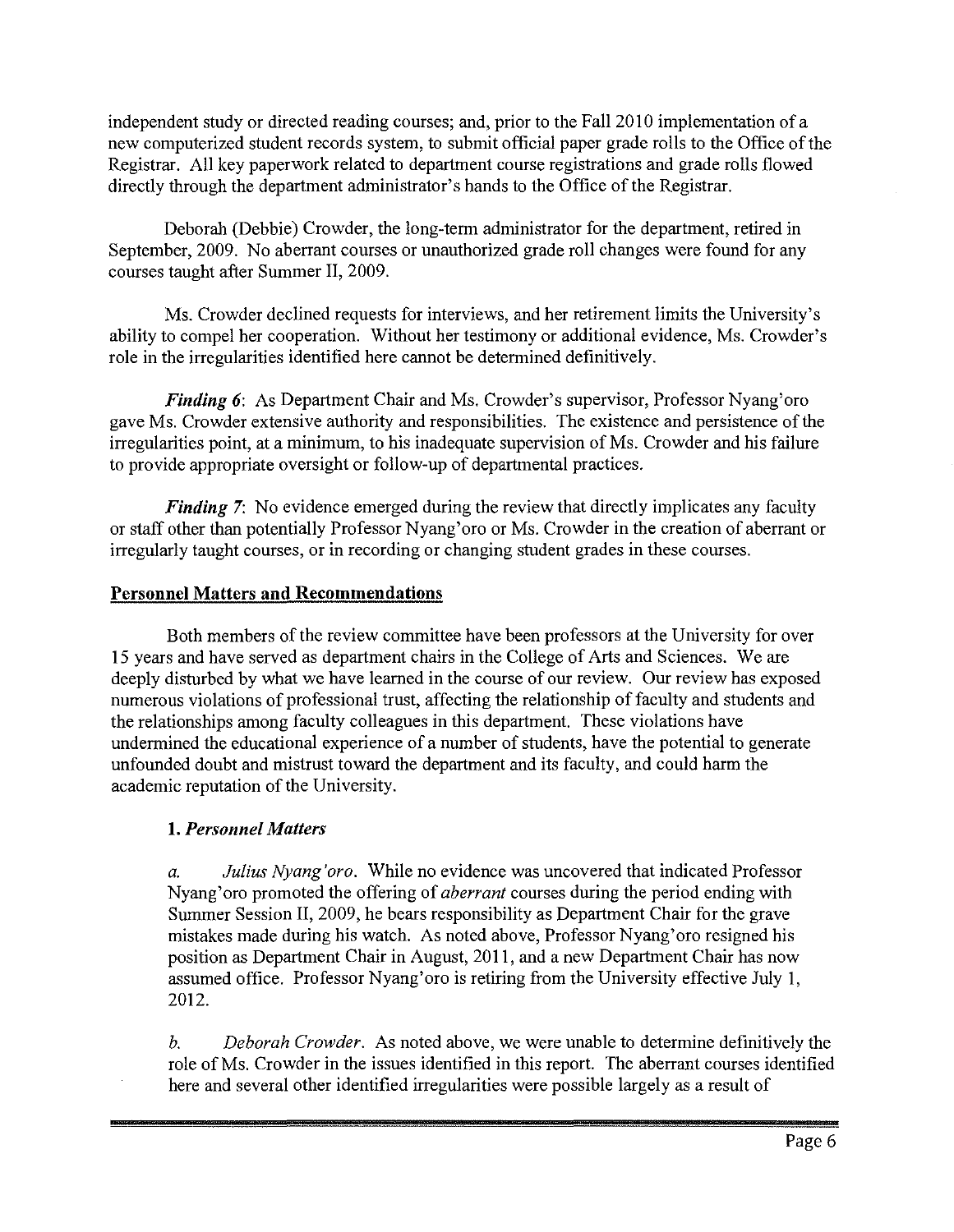functions delegated or assigned to Ms. Crowder as department administrator and stopped upon her retirement in September, 2009. Given Ms. Crowder's retirement in 2009, there is no further action the review committee can recommend in her case.

The Department of Public Safety was contacted regarding the irregularities identified by the review, with particular emphasis on the submission to the Office of the Registrar of unauthorized signatures or, in some cases, what appear to be forged signatures. In consultation with the District Attorney and State Bureau of Investigation, it was determined that the activities described in this report, even if assigned to one or more specific individuals and proved true beyond a reasonable doubt, did not give rise to criminal liability.

#### 2. *Recommendations with regard to policies and practices.*

Following the resignation of Professor Nyang'oro as Department Chair, the faculty of the Department of African and Afro-American Studies, under Professor Huber as Interim Department Chair and currently under Professor Sable as Department Chair, initiated and has continued a process of evaluating gaps in the department's policies and procedures and of establishing and implementing new ones, in consultation with Senior Associate Dean Jonathan Hartlyn.

In the Fall, 2011, the department completed and began implementing a new set of requirements and procedures regarding independent study courses and has implemented more rigorous procedures regarding the submission of grade rolls and change of grade forms. This spring term, the department has continued a review of departmental policies regarding departmental governance structures and instruction and instructors at all levels, in light of university and college regulations and best academic practices, and in appropriate consultation with administration officials. The policies and procedures that have been addressed or are being addressed in the department's review and revision of its instructional practices include, but are not limited, to:

- a. Grades and grade proxies;
- b. Authority and procedures for submitting change of grade forms;
- c. Grade protests and grade changes;
- d. The use of temporary AB and IN grades;
- e. Independent study courses during the academic year and summer sessions;
- f. Oversight of pedagogical formats appropriate to the size, level, and nature of courses;
- g. Approval processes for providing courses in independent study format; and
- h. Monitoring of department course listings and instructors of record during the academic year and during summer sessions.

The department's review and revision of policies and procedures are also focusing on the following:

a. Recognizing and developing departmental governance structures that ensure faculty involvement, oversight, and accountability for decision-making;

b. Prescribing the role and responsibilities of the Department Chair and other faculty who assume leadership roles at the behest of the chair; and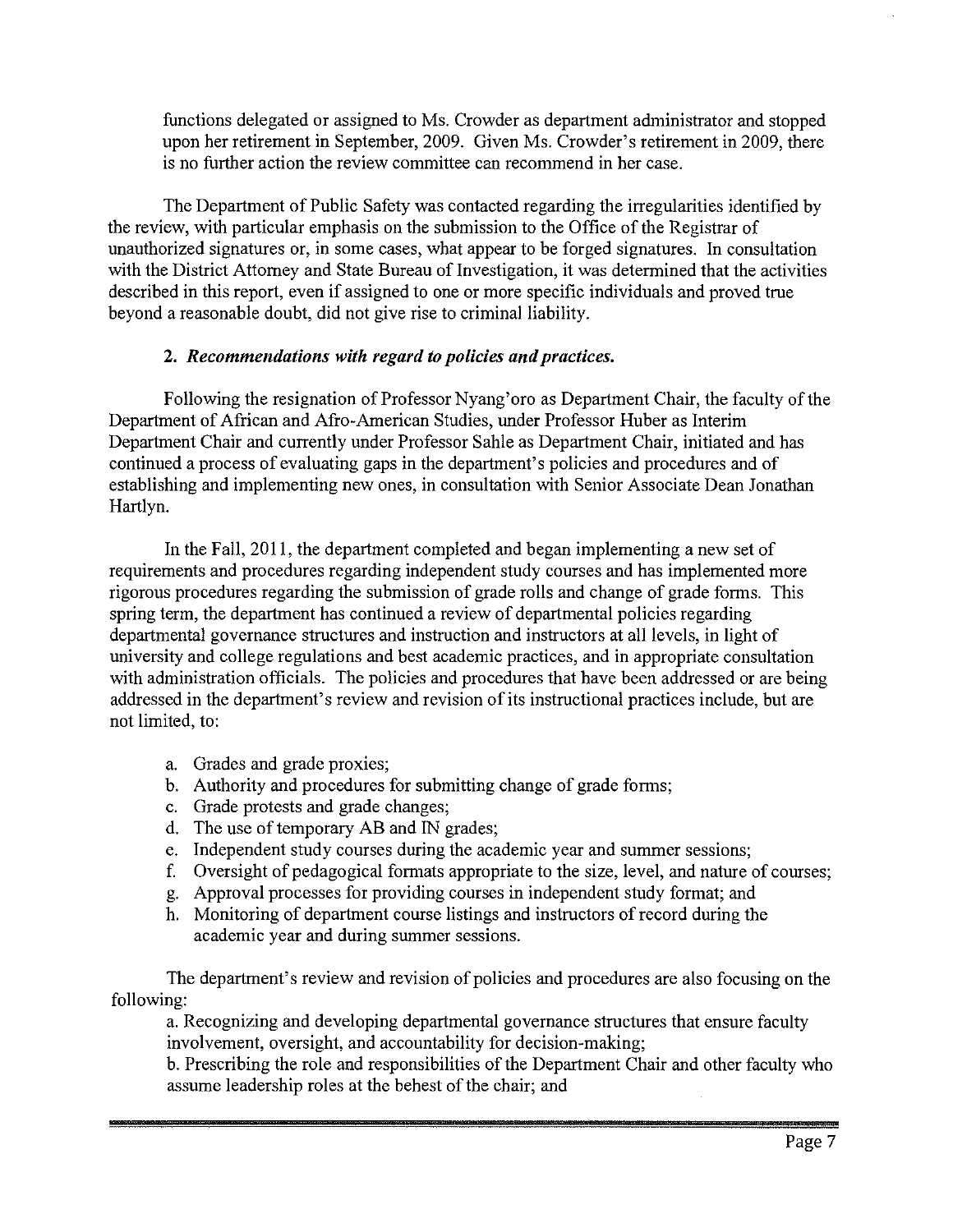#### c. Prescribing the roles and responsibilities of all staff in the department.

The review committee recommends that the Department Chair submit a state-of-thedepartment report to the Senior Associate Dean before the beginning of academic year in the Fall, 2012 that summarizes the results of the department's review and revision of policies and procedures and that informs the College of any difficulties arising from departmental policies and procedures or any other problems with governance, faculty performance or instruction of which the College should be aware.

As with all other units in the College of Arts and Sciences, the department will also implement recommendations put forward by the Dean of the College based on the review of College-wide policies and practices on independent studies and directed readings courses which took place under the direction of Bobbi Owen, Senior Associate Dean for Undergraduate Education, and the Administrative Boards of the College.

Furthermore, we recommend that the relevant findings in this report be shared with the Dean of the Summer School since all courses during summer sessions are administered through the Summer School, rather than the College of Arts and Sciences.

#### **2.** *Recommendations with regard to student work*

The review committee recommends that academic credit and course grades assigned to students enrolled in the courses discussed in this report should not be changed. Given that almost three years have elapsed since the bulk of the irregularities described in the report took place, there is no fair and consistent way to reconsider the permanent grades assigned to these students. University policies do not require that student work be preserved for more than one year.

# **Conclusion**

While presenting this report in as careful and impartial a manner as possible, we cannot conclude without emphasizing the acute dismay that we, as UNC-Chapel Hill faculty, felt as we uncovered the practices summarized here. We regret that we cannot assign with complete confidence the responsibility for the unprofessional and in some cases professionally unethical actions uncovered by our investigation. We are convinced that, in many instances noted in this report, the educational experience of some students as well as their access to faculty instruction and consultation was compromised for a period of several years, which could extend before 2007, the start of the period examined in our report. The evidence we reviewed indicates that between 2007 and 2011 the vast majority of courses offered in the Department of African and Afro-American Studies were not compromised in the ways outlined in this report. Yet the unprofessional or unethical actions noted in this report risk damaging the professional reputations of the faculty in the Department of African and Afro-American Studies as a whole.

We have been heartened, nevertheless, by the determination of colleagues within the Department of African and Afro-American Studies to undertake the reforms necessary to ensure that mistakes of the past will not be tolerated. With new departmental leadership and support